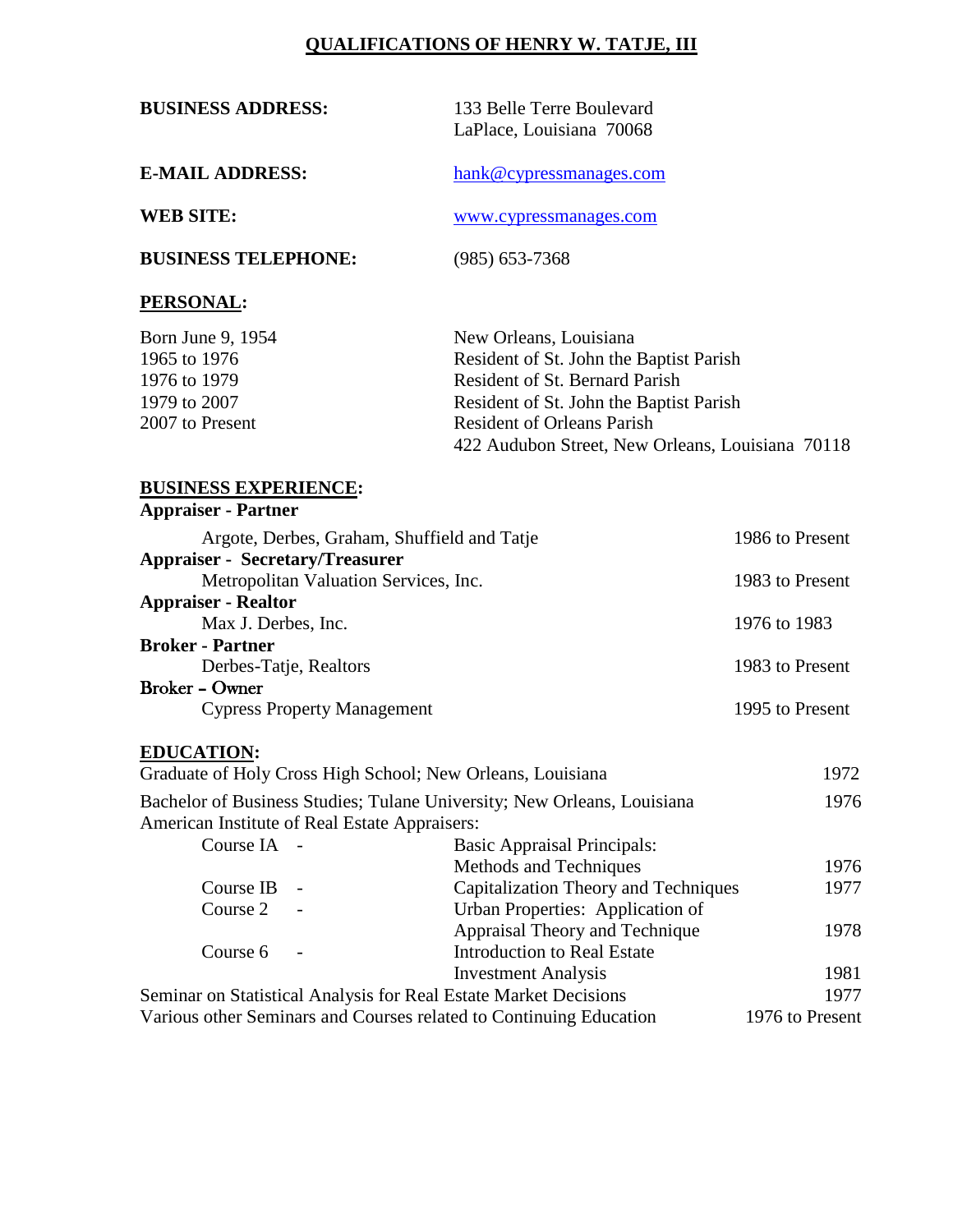## **QUALIFICATIONS OF HENRY W. TATJE, III PAGE TWO**

#### **PROFESSIONAL ASSOCIATIONS:**

| Appraisal Institute                                | <b>MAI No. 7026</b>     |
|----------------------------------------------------|-------------------------|
| President – Louisiana Chapter, 2007                |                         |
| State of Louisiana - General Real Estate Appraiser | Certification No. G0321 |
| National Association of Realtors                   |                         |
| Louisiana Realtors Association                     |                         |
| Saints Board of Realtors                           |                         |
| <b>Local Director</b>                              | 1981 to 1984            |
| Treasurer                                          | 1985                    |
| Secretary                                          | 1986                    |
| <b>Member of Various Committees</b>                | 1981 to 1987            |
| Jefferson Board of Realtors                        |                         |
| The Chamber - New Orleans and River Region         | 1991 to Present         |
| Chairman - River Area Council                      | 1993                    |
|                                                    |                         |

### **APPROVED APPRAISER FOR:**

| Mississippi River Bank                              | G E Capital Public Finance   |
|-----------------------------------------------------|------------------------------|
| First American Bank - Vacherie, LA                  | Chase Bank                   |
| <b>First National Bank USA</b>                      | <b>Union Planters Bank</b>   |
| Capital One Bank                                    | <b>Whitney National Bank</b> |
| <b>AmSouth Bank</b>                                 | Key Bank                     |
| <b>Regions Bank</b>                                 | Parish National Bank         |
| First Bank & Trust – New Orleans, LA                | North Houston Bank           |
| Shell Oil Company                                   | Hancock Bank                 |
| State of LA Dept. of Transportation and Development | Omni Bank                    |

## **APPRAISAL ASSIGNMENTS COMPLETED FOR:**

U.S. Army Corps of Engineers New Orleans Aviation Board St. John the Baptist Parish C.S.X. Corporation St. Charles Parish Marathon Oil Company<br>City of New Orleans Port of New Orleans City of New Orleans **Chevron Oil** Port of South Louisiana U.S. Internal Revenue Service Troy Savings Bank Travelers Insurance Union Pacific Railroad City of Kenner F.D.I.C. Madison Bank & Trust - Chicago Nalco Chemical Company Federal Bureau of Investigation (FBI) Aristech Chemical Corp. Schlumberger Offshore Services Stolt-Neilson Electro-Coal Transfer Co. Phelps Dodge Corp.